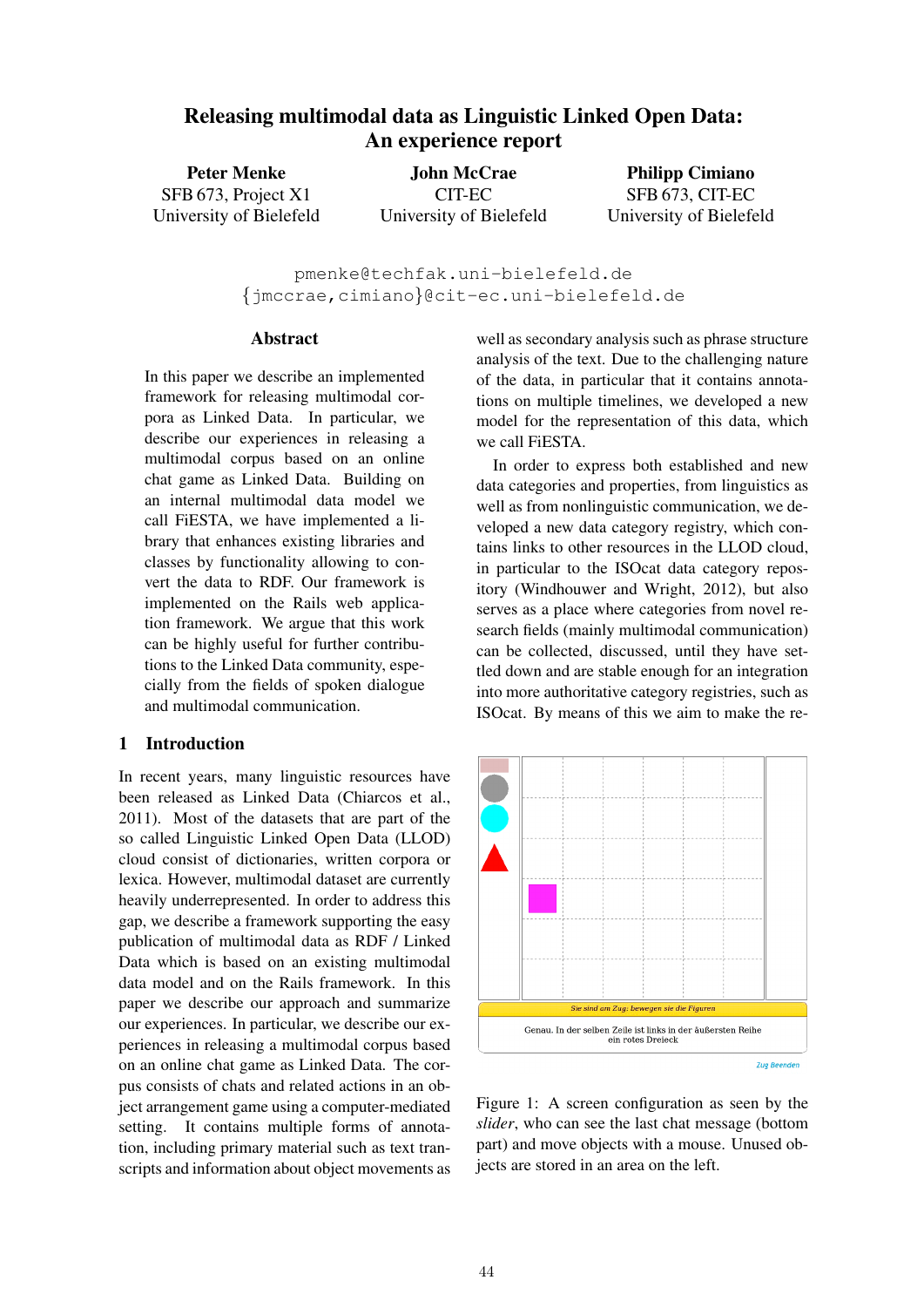source more widely available and to enable a long and successful lifecycle for the resource.

Furthermore, we describe a software toolchain for easy extraction of RDF data from existing information structures, such as classes or database records, and delivery of this data via web applications and services based on the popular framework Rails (Ruby et al., 2011). This tool chain is designed to be easy to integrate with existing libraries in a plugin-like fashion, in order to reduce the effort of integrating existing systems into Linked Data networks and infrastructures.

In Section 2 we describe the data collection, its provenance, its experimental setup and its levels of annotations. Then, Section 3 summarizes the steps from the internal representation of this (and other) multimodal data collections to a RDF representation served to the public web via HTTP. Some thoughts and prospects on how this system could be improved and distributed conclude the article.

### 2 The chat game experiment

### 2.1 About the chat game corpus

As a pilot test for the generation of RDF data in a large linguistic research project we selected a corpus resulting from a chat game experiment. This choice was motivated by several reasons:

- 1. The data set is compact and manageable, yet it contains data types and structures (e.g., multimodal and nonlinguistic interaction) that are still underrepresented in the Linked Data context.
- 2. It is heterogeneous, containing both language data and representations of actions and spatial entities.
- 3. The consent forms of the experiment contained clauses that permit a publication of the complete anonymized data sets. Without such explicit permissions, the publication even of anonymized derived data sets (such as transcriptions and annotations) is highly problematic especially in Germany. The chat game corpus is one of the few data sets with unproblematic consent forms. In addition, no video and audio recordings were created in this study, which regularly cause further problems considering anonymisation and protection of privacy for participants.

#### 2.2 Participants and setup

28 adults (all native speakers of German) participated in pairs in the study (20 female, 8 male, mean age: 26). Data from several additional participants needed to be excluded due to various reasons. The players received course credit and/or a payment for their participation.

The chat game setup involves an object arrangement game paradigm with two players realised by a computer-mediated situation. Each participant sits at a computer terminal. The first participant (called the "chatter") has to describe target positions of objects on her screen with distinct colors and shapes to the second participant (the "slider") via chat messages. This second participant does not have access to the target configuration, resulting in the chatter's messages being the slider's only input. The slider is also not able to send messages. Their only mode of interaction is to move the game pieces onto the board, and into the correct positions.

The goal of the game is to reach the full target configuration of all objects by the technique described above. In each trial, eight rounds were played, with role switches between rounds.

### 2.3 Data structures

Primary data<sup>1</sup> essentially consists of an electronic log file of the activities performed by the participants. In particular, two types of actions were used: *chat messages* (including a time stamp and a string containing the message), and *movements of objects* (including a time stamp, an identifier of the object, and two pairs of coordinates, indicating the origin and the destination position on the board). The log file uses a custom XML format suited to the needs of the game (cf. Figure 2).

For each round, additional information about the respective target configuration was added to the log. A header contains further information about participants and a timestamp indicating the begin of the current trial.

Based on this automatically generated data, several annotations have been created:

<sup>1</sup>Terms like *primary* and *secondary data* are problematic when we go beyond classical face-to-face dialogues preserved in audio and video recordings. We use these terms in Lehmann's reading: "Primary linguistic data are [...] representations of [...] speech events with their spatio-temporal coordinates" (Lehmann, 2005, p. 187). However, his distinction between raw (=non-symbolic) and processed (=symbolic) data (Lehmann, 2005, pp. 205ff.) does not work for the data described here, because our raw data is in fact symbolic.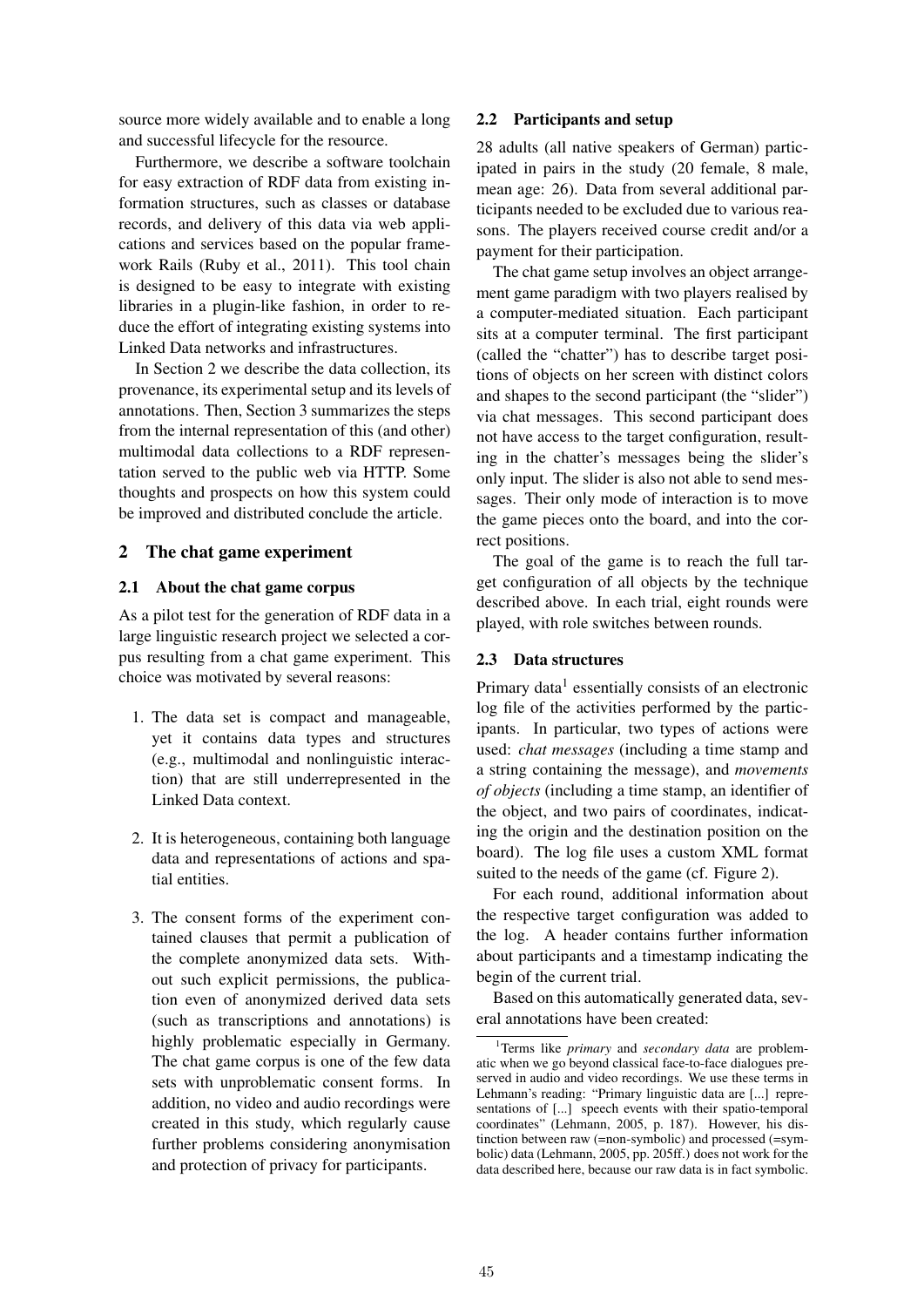| $\mathbf{1}$   | $\epsilon$ match startTime="16.11.11 11:22">                                             |  |  |
|----------------|------------------------------------------------------------------------------------------|--|--|
| $\mathfrak{D}$ | $\epsilon$ round timeStarted="16.11.11 11:22" roundId="1">                               |  |  |
| 3              | <chat message="grauer kreis linke haelfte obere haelfte" time="+105"></chat>             |  |  |
| 4              | <sentence id="s1" lok="spatial" type="instruction" value="fragment w/o verb"></sentence> |  |  |
| 5.             | <parsetree hoeflichkeit="2" id="parsetree1" tiefe="2" verzweigung="3.0"></parsetree>     |  |  |
| 6              | $<$ CNP $>$                                                                              |  |  |
|                | $<$ NP $>$                                                                               |  |  |
| 8              | <adja lemma="grau">Grauer</adja>                                                         |  |  |
| 9              | <nn lemma="Kreis">Kreis</nn>                                                             |  |  |
| 10             | $\langle$ /NP>                                                                           |  |  |
| 11             | .                                                                                        |  |  |
| 12             | $\langle$ / CNP $>$                                                                      |  |  |
| 13             | $\langle$ /parsetree>                                                                    |  |  |
| 14             | $\langle$ /sentence $\rangle$                                                            |  |  |
| 15             | $\langle$ / chat $>$                                                                     |  |  |
| 16             | $\leq$ move shape="gray circle" from="-1,0" to="215,215" time="+133"/>                   |  |  |
| 17             | <move from="215, 215" shape="gray circle" time="+136" to="215, 15"></move>               |  |  |
| 18             | $\cdot$ $\cdot$ $\cdot$                                                                  |  |  |
| 19             | $\langle$ round>                                                                         |  |  |
| 20             | .                                                                                        |  |  |
| 21             | $\langle$ /match $\rangle$                                                               |  |  |

Figure 2: A simplified example of the custom XML file format, containing one instruction and two subsequent moves (the second one being a correction).



Figure 3: Architecture of the corpus management web application, grouped into scopes of responsibility of the respective libraries (FiESTA and POSEIdON).

- 1. A transformation of the written messages into orthographically and syntactically correct utterances. This was necessary for the parser (see below) to perform with an adequate accuracy.
- 2. Utterances were segmented into sentences and then parsed with the Stanford Parser (Klein and Manning, 2002; Klein and Manning, 2003), using the German version trained on the Negra corpus (Rafferty and Manning, 2008).
- 3. Syntactic and semantic properties of sentences were annotated, among them elabo-

rateness (e.g., fragments and full sentences), speech acts (e.g., greetings, instructions, corrections, feedback) and localisation strategies – for instance, whether positions were described in relation to present objects ("to the right of the circle"), by describing absolute locations of the board itself ("into the bottomleft corner"), or by using metaphors (such as points of the compass, floors of buildings for rows: "south of the circle").

4. The parse trees were further annotated with basic tree measures (depth, breadth), and with an automatically generated quantitative measure of politeness, based on the occur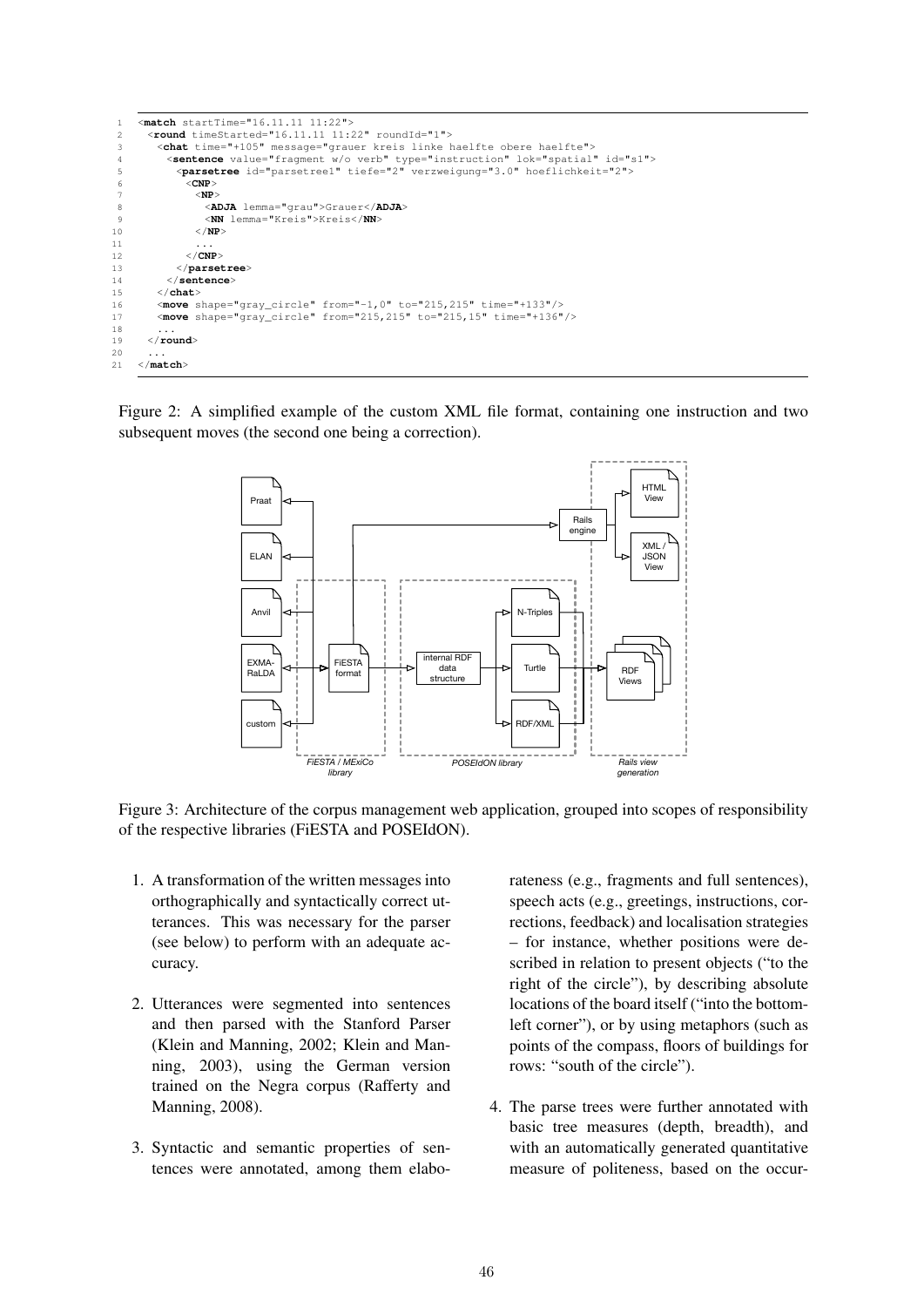rence of certain keywords, sentence types, and syntactic features.

Two annotators annotated the data. Some game instances were annotated by one of the annotators only, some by both of them. Differences were discussed with the experimenters, which lead to repeated correction and refinement of both annotations and annotation guidelines. This additional data was added to the XML files, as additional attributes or descendant elements to those already generated during experimentation.

Overall, the corpus contains 666 chat messages and 1,243 object moves. The parser created a total of 11,812 constituents (including terminal nodes) from the orthographically corrected chat messages (resulting in a total average of 17.75 constituent nodes per chat message).

### 3 From internal representations to RDF

### 3.1 Internal representation

We developed FiESTA (an acronym for "format for extensive spatiotemporal annotations"), which takes into account various approaches, among them, the annotation graph approach (Bird and Liberman, 2001), the NITE object model (Evert et al., 2003), the speech transcription facilities of the TEI P5 specification (TEI Consortium, 2008), and the (X)CES standard (Ide et al., 2000). There were shortcomings in all these approaches that made it very difficult to express complex multimodal data structures. These shortcomings can also be found in theories and models that are more established in the Linked Data community, such as POWLA (Chiarcos, 2012) or LAF (Ide et al., 2003).

One of the most pressing problems is the restriction to a *single, flat stream or sequence of primary data* (called "text" in some approaches), or a *single, flat timeline*. In several data collections we need to support *multiple timelines*, especially in cases where multiple novel recording and tracking devices are used whose temporal synchronisation is nontrivial (because of irregular tracking intervals, computational delay, etc.). However, when working in a project with a limited duration, researchers are under time pressure, as a consequence, it can become necessary to perform analyses of data sets even before a working mechanism for complete, error-free synchronisation has been built by others. As an example, annotators might want to start the time-consuming transcription of speech as soon as possible, while others might make efforts to perform a categorization of automatically detected head gestures based on raw data generated by a novel tracker device. If it turns out that the time stamps in the tracker data are erroneous and cannot be aligned to the other ones using a simple linear transformation, there might be not enough time for their correction *before* annotators can start creating secondary data. Therefore, both groups need to start their work using their respective, isolated timelines if they do not want to put the project at risk. Simultaneously, the timeline of the tracking data must be aligned to that of the transcriptions in the background without modifying either of them.

The result are data sets that are based on different sets of time stamps, but belong to the same situation under investigation. A synchronisation of those different time stamps should be optional, and the original time stamps must be preserved as primary reference points at all times, even when a complete synchronisation can be achieved. With most of the given models, such an undertaking is either impossible, or it involves the alienation of model components (e.g., creation of phantom annotations being used as fake time points), which both inflates the resulting data structure and makes it less comprehensible. For instance, the annotation tool EXMARaLDA provides a mechanism for creating *time forks* (Schmidt and Wörner, 2005), but this is useful only for shorter stretches of simultaneous events surrounded by synchronised time points (e. g., for shorter segments of simultaneous speech), and not for timelines that might be completely independent from each other in the beginning and need to be merged and aligned later. Also, there are various potential reasons in a scientific workflow that call for the use of an annotation tool different from EXMARaLDA.

Also, in some cases there is need for the expression of spatial information parallel to temporal information. While this could be done by adding additional tiers with annotations, we consider it a cleaner and more logical solution to provide support for spatial (and other) axes on the same structural level as for timelines. This entails a modification of the present concept of the timeline towards a more general *scale* that also enables users to create spatial and abstract axes to which events and annotations can be aligned. There can be one or multiple scales, and each scale is given a unit, a dimension (e. g., time, or a spatial axis),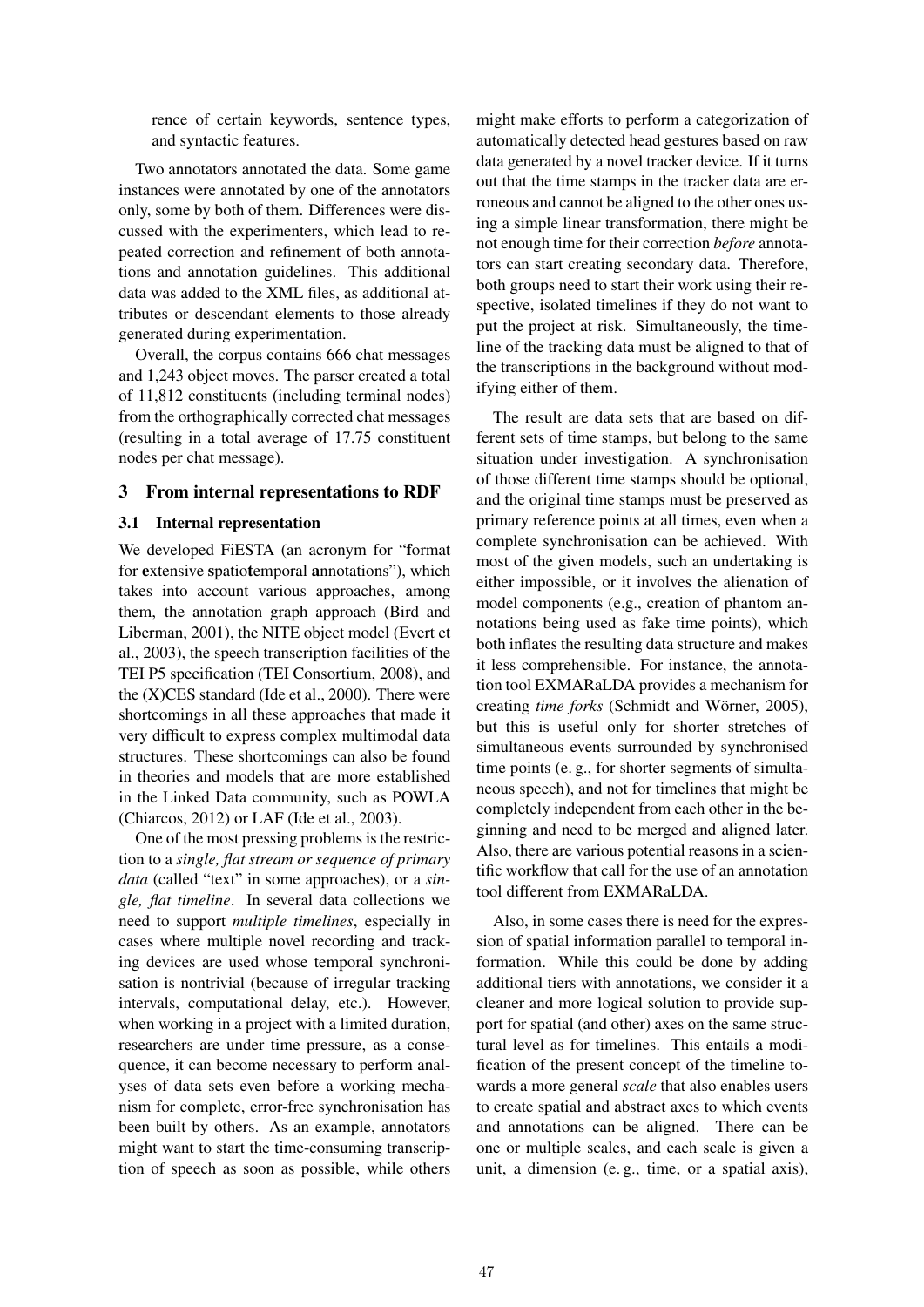

Figure 4: UML class diagram (simplified) of the FiESTA data model.

and a different level of measurement, following (Stevens, 1946). Scales can be left independent, or a synchronisation betweeen them can be expressed (e. g., a linear transformation between a video-frame-based scale and a millisecond-based one, or a manual alignment using explicit alignment points). A simplified version of the scale, and the other FiESTA classes and their relations is shown in the UML class diagram in Figure 4.

For the chat game data, three scales are used, one as a classic timeline, and two as a basis for coordinates on the two-dimensional game board. Chat messages, moves, and subsequent data sets are then imported as annotation items that are linked to points on these scales, and, in some cases, with a reference to other items.

### 3.2 A simple category registry

We established a simple web application serving as a minimalist concept registry. There, we collect and discuss concepts and categories for our data models as well as the multimodal phenomena that are (or are to be) modelled and described at our institution.<sup>2</sup>

The granularity of the modeling of these concepts (and also of properties) is roughly on the level of the components used in RDF Schema. A *category* consists of *(1)* an *identifier* (which automatically is suffixed to the ontology URI to create an URI for the category), *(2)* a humanreadable *label*, *(3)* a human-readable *definition* (typically consisting of one or two sentences), *(4)* information about the *class hierarchy*, *(5)* information about possible *domains* and *ranges*, and *(6)* a number of *relations*, which express equivalence and similarity relations to other categories already existing outside the system (using appropriate vocabulary, such as rdfs:seeAlso or owl:sameAs).

We added some convenience methods for easy linking to some vocabularies or concept registries, among them, ISOcat (Windhouwer and Wright, 2012), XML Schema, Dublin Core, FOAF, and others.

At the moment, the ontology describing the Fi-ESTA data model (cf. Subsection 3.1) contains 23 categories and 19 properties, resulting in 148 triples. The main part of which uses terms from the RDFS vocabulary for a description and definition of classes and properties. Links to appropriate ISOcat entries were created, as well as to the structuring components in the POWLA ontology. However, most of these links use a weak rdfs:seeAlso predicate rather than asserting a strict equivalence, mainly because of slightly deviating definitions, or because of different domain or range specifications.

At the moment, the main purpose of this concept registry is to provide an URL for each concept, and to serve a snippet of information when an HTTP request is sent to such an URL. Depending

 $2$ This registry is not meant to be a replacement for established solutions such as ISOcat, but rather as an antecedent tool for very early collection and discussion of concepts and terms within projects and groups. We believe that this tool, including additional mechanisms such as discussion boards, is a better place for early concept development. As soon as the first results emerge, categories can be transferred to systems such as ISOcat for presentation and discussion.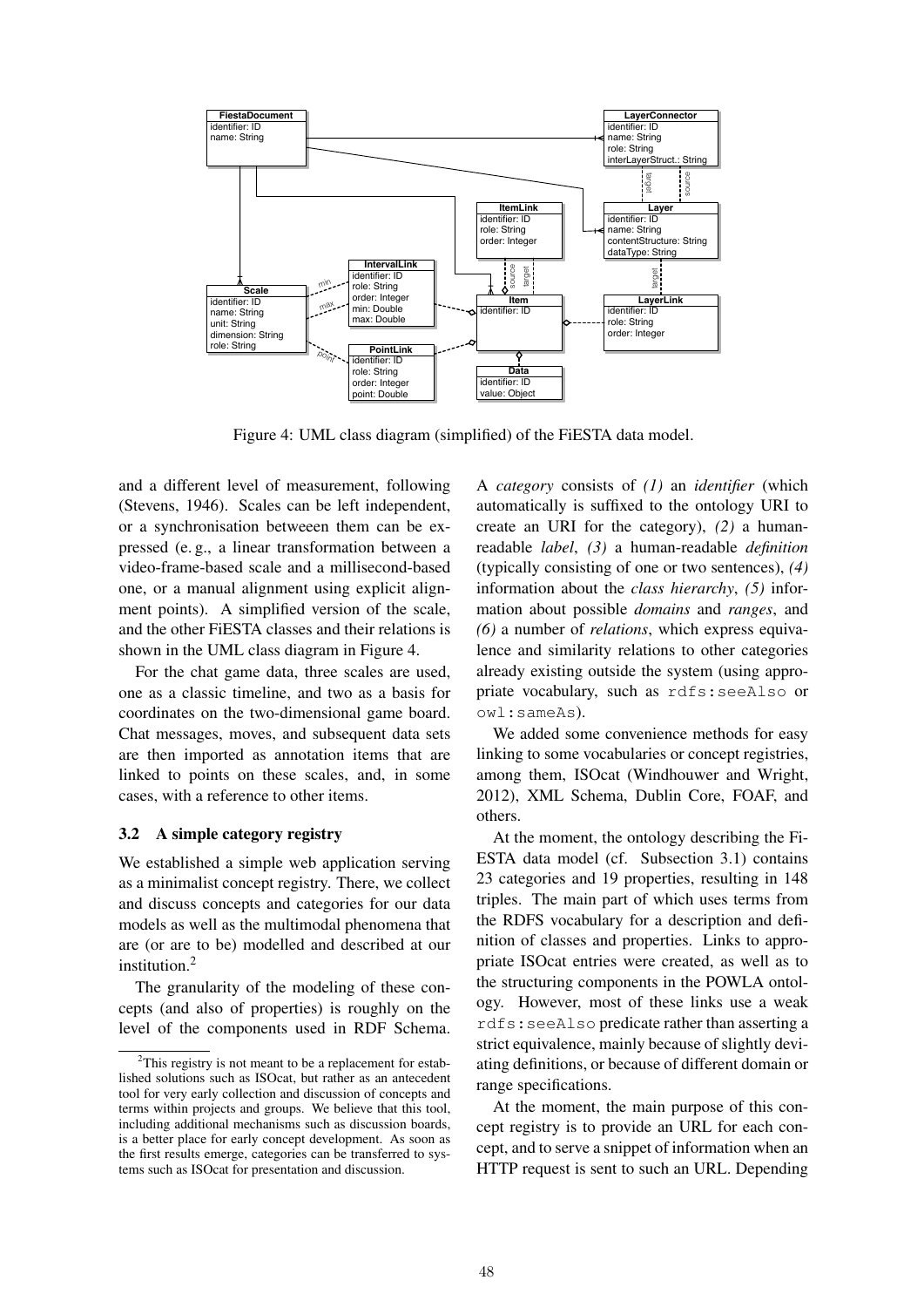# **R** Category String

This category is part of the ontology MExiCo (Multimodal Experiment Corpora).

## **Main Data**

| <b>Identifier: String</b> |                                                      | <b>RDFXML</b><br><b>NTriples</b><br>Turtle                                                                                                       |  |
|---------------------------|------------------------------------------------------|--------------------------------------------------------------------------------------------------------------------------------------------------|--|
| Label: String             |                                                      | @base <http: cats.="" manual="" mexico=""></http:> .                                                                                             |  |
| <b>Primary URI/URL:</b>   | http://<br>/mexico/String                            | @prefix mexico: <http: cats.="" mexico="" the=""></http:> .<br>@prefix owl: <http: 07="" 2002="" owl#="" www.w3.org=""> .</http:>                |  |
|                           | <b>Definition:</b> A string of characters            | @prefix rdfs: <http: 01="" 2000="" rdf-schema#="" www.w3.org="">.<br/>@prefix xsd: <http: 2001="" www.w3.org="" xmlschema#=""> .</http:></http:> |  |
| <b>Relations:</b>         | string @ XSD<br>sameAs<br>string @ ISOcat<br>seeAlso | <string> a rdfs:Class;<br/>rdfs:seeAlso <http: datcat="" dc-344="" www.isocat.org="">;<br/>owl:sameAs xsd:string.</http:></string>               |  |

**RDF Representation** 

Figure 5: Screenshot of the simple category registry.

on the type of request, it delivers either a humanreadable HTML document containing information about the concept (see Figure 5), or an RDF representation.

## 3.3 An RDF utility library

Within our systems, all transcription and annotation files are available in the pivotal representation format described above (see Section 3.1). They can be exported into all formats (a) for which an export routine is available and (b) that does not raise irresolvable format conversion errors. However, for the generation of RDF a different solution was chosen. We developed the POSEIdON library, containing modules that can be integrated into existing classes<sup>3</sup> in order to provide these classes and their instances with basic RDF information by using only a small set of configuring methods (see Figure 6 for an example of some POSEIdON directives and the resulting RDF). This can be useful if an existing library should be augmented with RDF information without modifying the existing source code.

For the representation of types and categories, the separate category registry described in 3.3 is used.

Typical use cases for POSEIdON directives are

- The definition of a URI for a class (used for type declarations of its instances).
- The definition of a URI scheme for instances of a class, based on a unique instance property.
- A mapping between instance variables and RDF snippets.
- Rules for a recursive RDF serialisation of member objects.

The low-level basis of POSEIdON is the established  $rdf$  library<sup>4</sup> which, in combination with various implementations of RDF writers, is used for collecting triples and exporting them to the respective variants of RDF documents. POSEIdON, by providing such a high-level interface, spares the user the creation and management of single RDF triples and graphs.

Several POSEIdON directives are added to the implementation of the FIESTA model. As a result, the RDF representation of a FiESTA document contains its complete contents represented as RDF triples (especially by using the recursive includes provided by POSEIdON).

There are already Ruby libraries that provide high-level support for RDF, such as the ActiveRDF library<sup>5</sup>. However, this library pursues a slightly different strategy by providing Ruby accessor methods to a data collection internally represented in RDF. In contrary, POSEIdON provides a simple way of getting an additional representation (in RDF) from an already existing library or data source in a *read-only* fashion, without modifying the source code of existing classes. Such data interfaces are typically based on XML documents or relational databases which are accessed with standard libraries (e.g., Nokogiri<sup>6</sup> for XML or ActiveRecord<sup>7</sup> for SQL databases). A modifi-

<sup>3</sup>We use Ruby's concept of *mixins*, which basically means the integration of source code contained in a module into an already existing class, without the need to alter the actual source code files of these classes.

<sup>4</sup>https://github.com/ruby-rdf/rdf.

<sup>5</sup>http://activerdf.org/

<sup>6</sup>http://nokogiri.org.

<sup>7</sup>http://rubygems.org/gems/activerecord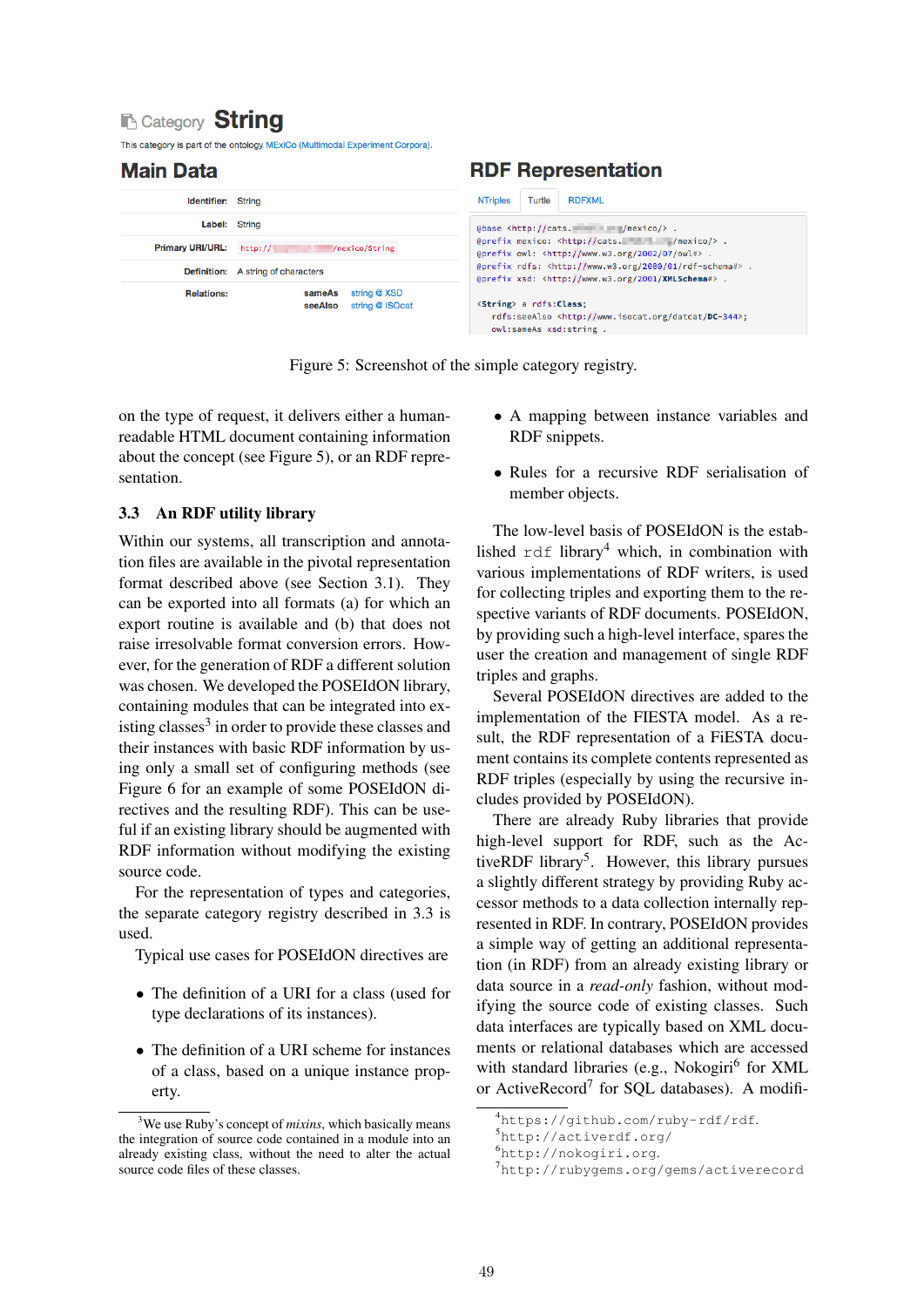```
(a)
            1 class Scale
                  include Poseidon
            3 self_uri 'http://cats.acme.org/Scale'
                  rdf property :identifier, 'http://cats.acme.org/identifier'
             5 rdf_property :name, 'http://cats.acme.org/name'
6 rdf_property :unit, 'http://cats.acme.org/unit'
                  7 rdf_property :dimension, 'http://cats.acme.org/dimension'
            8 rdf_property :mode, 'http://cats.acme.org/mode'
            9 ...
10 end
(b)
            1 @base <http://repo.acme.org/> .
            2 @prefix cats: <http://cats.acme.org/> .
            3 @prefix rdfs: <http://www.w3.org/2000/01/rdf-schema#> .
             4
                cats:Scale a rdfs:Class
             6
                7 <resources/1#timeline> a cats:Scale;
            8 cats:identifier "timeline";
            9 cats:name "Timeline";<br>10 cats:unit "s" ;<br>11 cats:dimension "time";
           12 cats:mode "ratio".
```
Figure 6: Example of how POSEIdON works. *(a)* Usage of the POSEIdON library in a Ruby class to markup URIs (line 3) or to express rules for the export of instance properties (lines 4-8). — *(b)* The RDF resulting from these POSEIdON instructions. Some URLs are anonymized for review.

cation of such standard libraries just for an additional RDF representation would be out of proportion. POSEIdON's separate mixin strategy is a far cleaner approach.

## 3.4 Characteristics of the RDF representation

The resulting RDF representation (cf. the snippet in Figure 7) of the chat game corpus consists of approx. 300,000 triples (approx. 76,000 of these are data category annotations). A large number of those triples are necessary for the representation of the heavily interconnected phrase structure analyses of the chat messages. The category registry (cf. Subsection 3.2) is used for defining types of the entities contained in the corpus (as can be seen in the last lines of the code example in Figure 6b), where the predicates for the attributes come from the simple category registry described in Subsection 3.2.

## 3.5 Rails RDF integration

A web-based corpus management system is being developed in our project, which is based on Rails<sup>8</sup>, a framework that uses the model-view-controller paradigm. In this system, RDF representations can easily be installed parallel to the standard HTML views and XML/JSON data representations by two rather simple steps:

- 1. Model classes need to be augmented with POSEIdON directives,
- 2. and additional routes and controller actions need to be defined for the paths and objects for which RDF should be delivered.

RDF data can be obtained by content negotiation either by adding a corresponding file suffix to the URI (if omitted HTML is returned by default), or by setting an appropriate Accept field in the HTTP request header. The actual generation of the RDF representation is done entirely by the strategy described in the previous section. The corresponding Rails controller then retrieves the RDF representation generated by POSEIdON, and generates a HTTP response (with the appropriate metadata, such as the content type).

For larger resources, Rails' built-in caching mechanisms can be used to further reduce the response time, in addition to the basic caching implemented in POSEIdON.

## 4 Conclusion

In this article, we present two main contributions: a chat game corpus that is not easily expressable in terms of classic corpus and annotation models that require a flat sequence of primary data elements (timeline items or tokens); and a toolchain that obtains RDF representations from data sets by attaching a modular interface to existing libraries

<sup>8</sup>http://rubyonrails.org/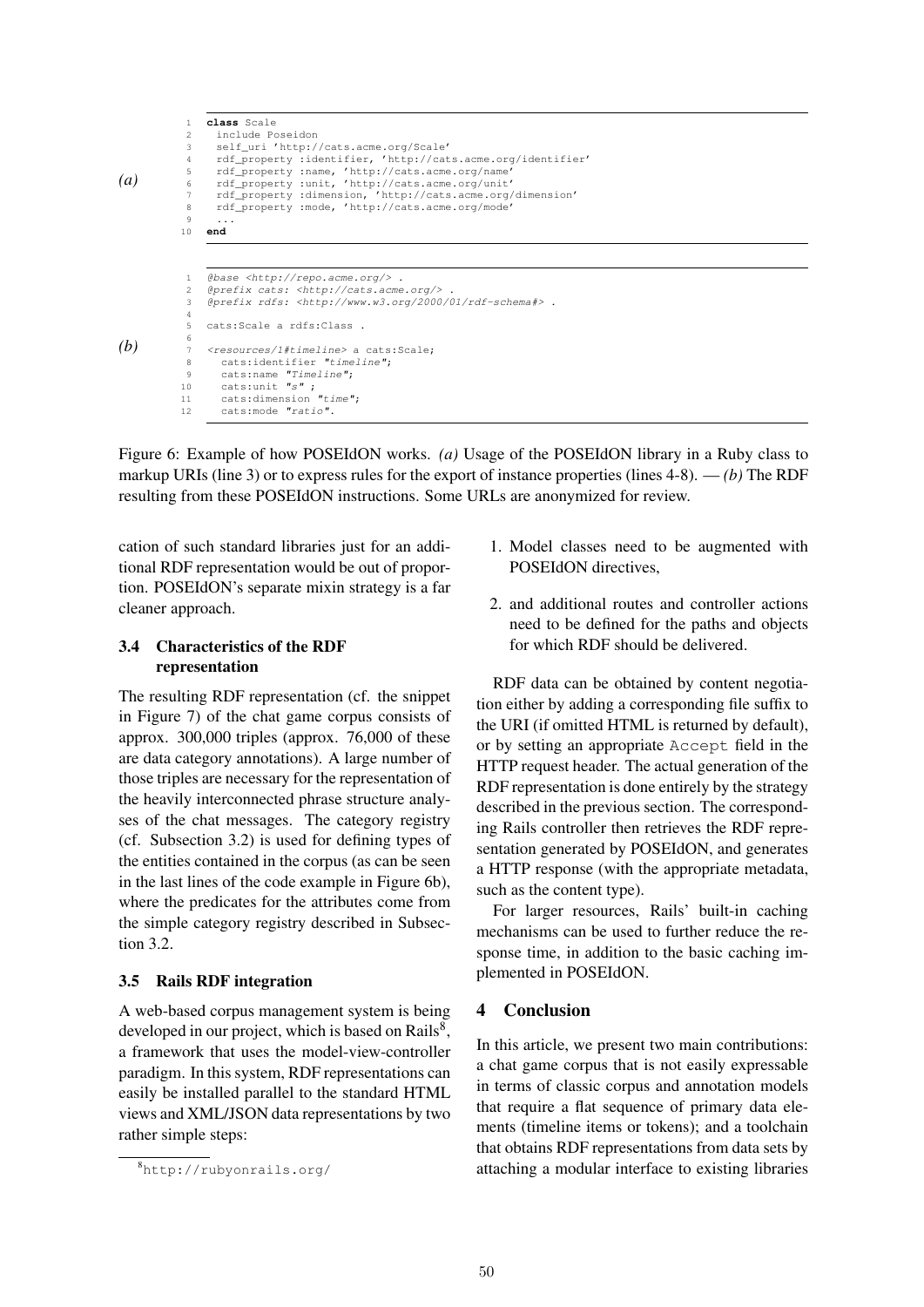```
<1> a cats:FiestaDocument;
 cats:hasItem <1#chat-5>,
   <1#round-1-move-7>
   \langle 1# round-1-move-8 \rangle;
 cats:hasLayer <1#chats>,
   \langle1#moves>.
   <1#sentences>,
   <1#parsedTrees>,
   <1#parsedPhrases>;
 cats:hasScale <1#timeline01>,
   <1#spatial_x>,
   <1#spatial_y>;
 \cot s:identifier "1"
<1#timeline01> a cats:Scale;
 cats:identifier "timeline01";
 cats:name "Timeline";<br>cats:unit "s".
<1#moves> a cats:Layer;
 cats:identifier "moves";
 cats:name "Moves" .
<1#chat-5> a cats:Item;
 cats:hasData <1#chat-5-data>;
 cats:hasLayerLink <1#chat-5-layer>;
 cats:hasPointLink <1#chat-5-t>;
 cats:identifier "round-1-chat-5".
<1#chat-5-data> a cats:Data;
 cats:stringValue "grauer kreis..." .
<1#chat-5-layer> a cats:LayerLink;
cats:identifier "chat-5-layer";
 cats:target <1#chats> .
\langle1#chat-5-t> a cats:PointLink:
 cats:identifier "chat-5-t";
 cats:point 105,
 cats:target <1#timeline01> .
```
Figure 7: A snippet of the RDF representation generated by POSEIdON (corresponding to the chat message from Figure 2), with some context.

without modifying their actual source code. The principles of this toolchain have then been exemplified by taking the chat corpus data as a pilot data set. While our corpus and annotation data models have been under development for some years, the RDF publishing framework is still at an early stage. We believe that this data is a highly useful contributions to the linguistic and Linked Data community and that the resource is easier to use in a RDF form.

One of the more interesting aspects of the data is user-assigned data types, categories and structures used in singular annotation layers, especially when they go beyond the classic linguistic levels. While large vocabularies and ontologies for those have already been collected (for example, see the large number of syntactic and semantic concepts in ISOcat), there are hardly any entries for annotation schemes for gestures, eye movements, or other data coming from non-linguistic modalities. One of the main reasons is that morphosyntactic categories are far more established, and they are

mainly agreed upon, at least to a degree sufficient for their integration into category registries. Research on non-linguistic modalities, on the other hand, is still at an early stage, and researchers have much more diverging sets of categories and definitions. As an example, the term *gesture* is used differently depending on the body limbs involved (especially, whether movements of the head and legs, knees, and feet should be subsumed unter this term, or whether there should be separate categories for them), so a premature nomenclature of categories based on only one of these definitions is not advisable.

Although the consequences of such novel research areas make it more difficult to create reliable concepts (and hence stable RDF), we are collaborating with researchers in these fields to collect first sets of categories for these modalities, which then are to be integrated into our category registry, and, when they are sufficiently agreed upon, also into the ISOcat system.

We believe that RDF-based representations especially of non-standard linguistic and multimodal resources (such as the chat game corpus, and other corpora, involving gestures, eye movements, and annotations of facial expressions) are a valuable gain for the Linguistic Linked Data community, even at such an early stage as described in this article.

## The data set

The simple category registry can be browsed at http://cats.sfb673.org. The pilot data set of the chat game in the draft format as described above will be made available at http://phoibos.sfb673.org/ corpora/ChatStudy. However, the data set as well as the tools and libraries described above are under active development, so the data set is subject to change during the next months until a stable status of all related systems and tools is achieved.

### Acknowledgments

This research has been supported by the German Research Foundation (DFG) in the project X1 Multimodal Alignment Corpora: Statistical Modelling and Information Management of the Collaborative Research Centre (CRC) 673 Alignment in Communication at Bielefeld University, Germany.